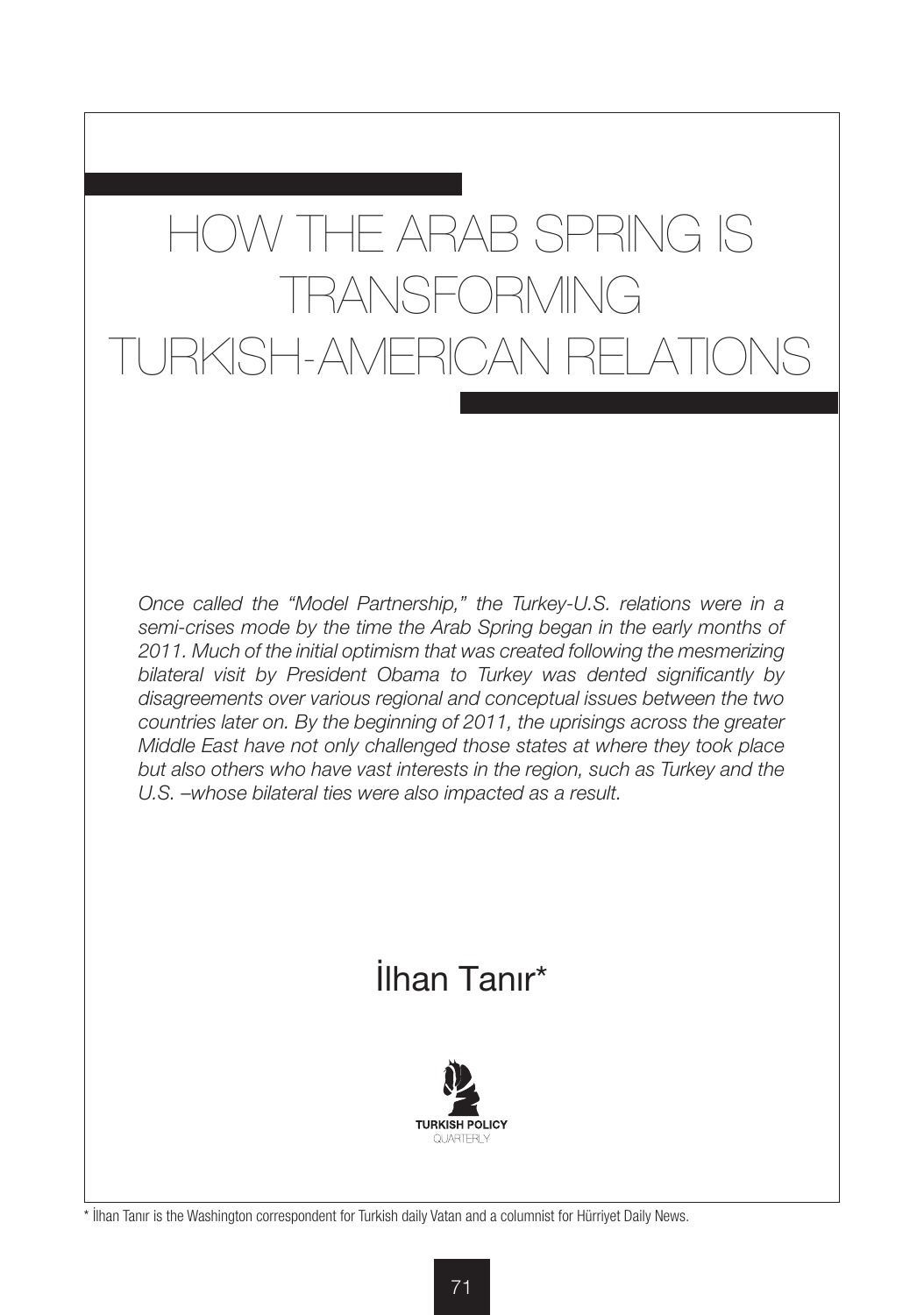he Bush presidency, particularly in the second half of its last term, following its years of unilateral "war diplomacy," had become extremely wearisome in the international arena. Claims about Saddam having weapons of mass destruction as the jusfication of the Iraq War turned out to be baseless. Consequently, American diplomacy went through

a significant credibility blow, especially in the Middle East. This, coupled with the ongoing Israeli-Arab conflict and the absence of a viable path to the Middle East Peace Process, caused U.S. image in the world to sink to its lowest points. America urgently needed a new chapter and found it with the new Obama administration in the beginning of 2009.

The Obama administration began its foreign policy drive with an impeccable multilateral rhetoric. Senior U.S. State Department officials, such as Anne-Marie Slaughter, the first woman in U.S. history to serve as the Policy Planning Director – known as the in-house think tank of the State Department – was one of the most outspoken advocates of this new chapter. Slaughter emphasized the importance of burden sharing with regional allies for security and stability across the globe. This new U.S. administration focused heavily on groups like G20, instead of G8, and sought ways to increase partnerships especially with those having the potential to take on regional roles. As one of the worst economic crises in U.S. history began to take a toll on the country's economy, Washington accelerated its transition process in order to maintain its super power status with a manageable cost.

Meanwhile, Turkey with its stabile posture, growing economy, and a series of economic and political reforms, which have been undertaken in quest for full membership to the European Union, appeared to be an ideal candidate for this new multilateral U.S. diplomacy framework, or as President Obama himself would call it, "a model" partner across from the Atlantic.

In her latest book, "No Higher Honor," Former Secretary of State Condoleezza Rice, also describes, plainly, how the Bush administration saw Turkey as a model for the Muslim world as well, following the September 11 attacks. Rice says:

Freedom agenda as we knew would be the work of generations. Nevertheless, in the short term, it was important to have some concrete manifestation of the possibility of its success. Turkey was a stable country that, in its transition, was providing evidence that democracy and Islam could exist side by side.

The Bush administration had never been able to bridge the gap with its Turkish ally, ensuing the great divergence experienced with the start of the Iraq War in 2003. The threats that Ankara perceived coming out of Northern Iraq and the potential spillover effects into Turkey's restive southeastern region, as well as, the persistent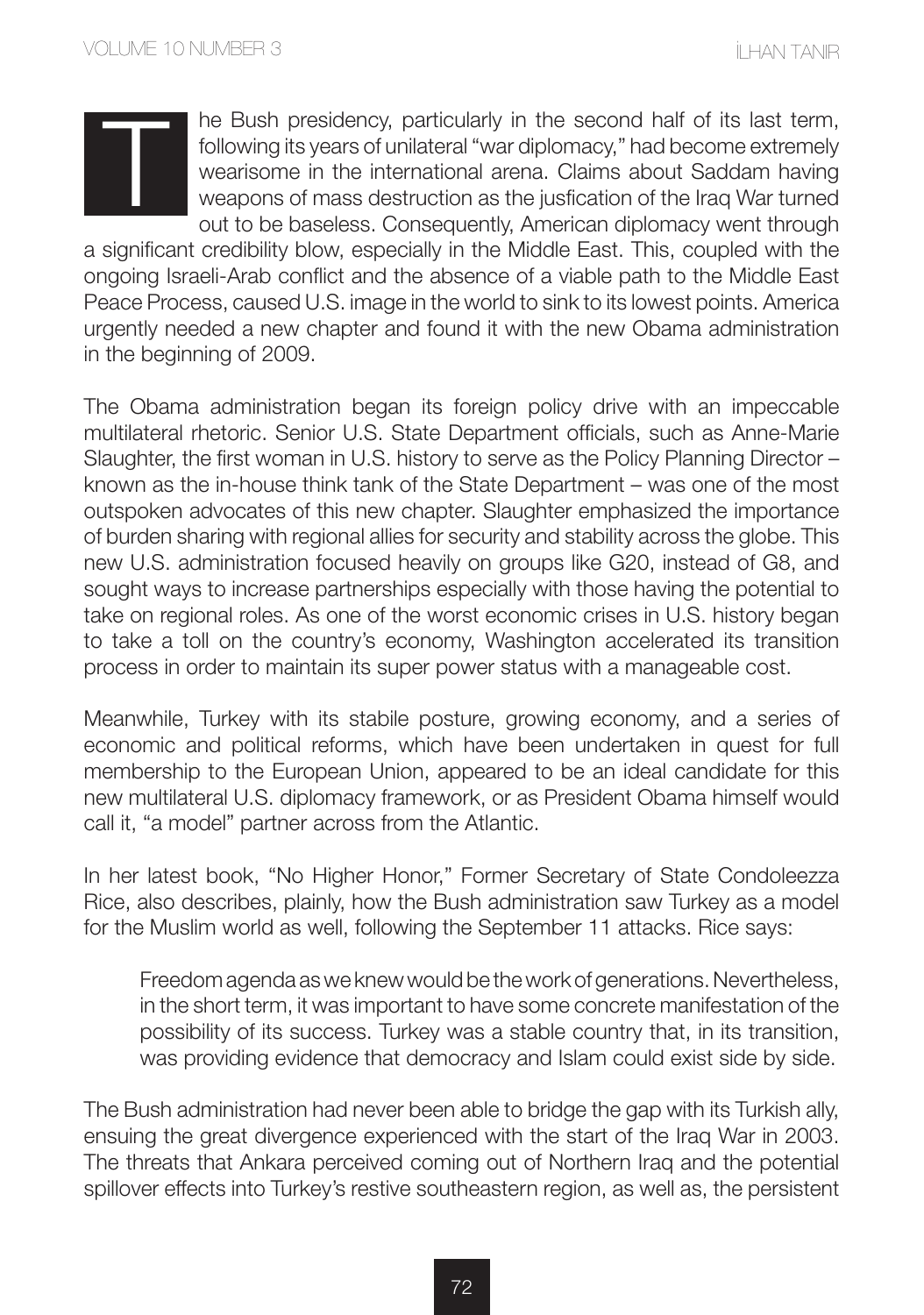high death tolls within Iraq's Muslim population during the years of the invasion, made Ankara wry against Washington.

Ankara, occasionally, and sometimes very heavily, criticized the U.S. invasion of Iraq. It also accused Washington for its less than forthcoming attitude with regards to cooperation in combating with PKK, a seperatist movement recognized by both Ankara and U.S. as a terrorist organization. Washington, on the other hand, neither forgot nor fully forgave Turkey's rejection of allowing U.S. troops to use its land to open up a second front from Northern Iraq during the invasion.

#### *Before the Arab Spring*

Even though the relations between the Obama Administration and Turkey's Justice and Development Party, or AKP, began early with the mesmerizing bilateral visits by President Obama and Secretary of State Hillary Clinton to Turkey, talks about the "model partnership" began to evaporate quickly following the rapidly worsening relations between Turkey and Israel. Especially because of the strong bipartisan support of Israel in the U.S. Congress, the deterioration of Turkey-Israel relations had negative impacts for Turkey's relations with Washington.

Israel's War on Gaza at the end of 2008, called "Operation Cast Lead," was criticized by Erdoğan furiously. Soon after, Erdoğan had a spat with Israeli President Shimon Peres during "the Davos Summit" in 2009. The relations between the two countries eventually hit the bottom with Israel's "botched" operation on the Mavi Marmara flotilla, leaving eight Turkish and one American-Turkish activist dead and bringing Turkish-Israeli relations to a halt.

Around the same time period, Turkey did something unimaginable and opposed its "strategic partner," the U.S., at the United Nations Security Council by going against further sanctions on Tehran for its nuclear developments.

The U.S.-Turkey relations, which were praised, only a year ago, as the dawn of a new model of partnership between Christian majority America and Muslim majority Turkey was now being described rather differently. Ümit Boyner, the head of TUSIAD, Turkey's largest bussiness association, was one of those who saw the changing dynamic of the relations between Turkey and the U.S. During her visit to Washington in July 2010, which also included a meeting with the Secretary Clinton, Boyner described the relations between Turkey and the U.S. as "difficult and sensitive," pointing out, several times, that there were serious "communication problems"1 between Washington and Ankara.

<sup>1</sup> Quoted from Ümit Boyner's statements which she made during her visit to Washington, DC at a press conference, held in the TUSIAD's DC office, with the Turkish media.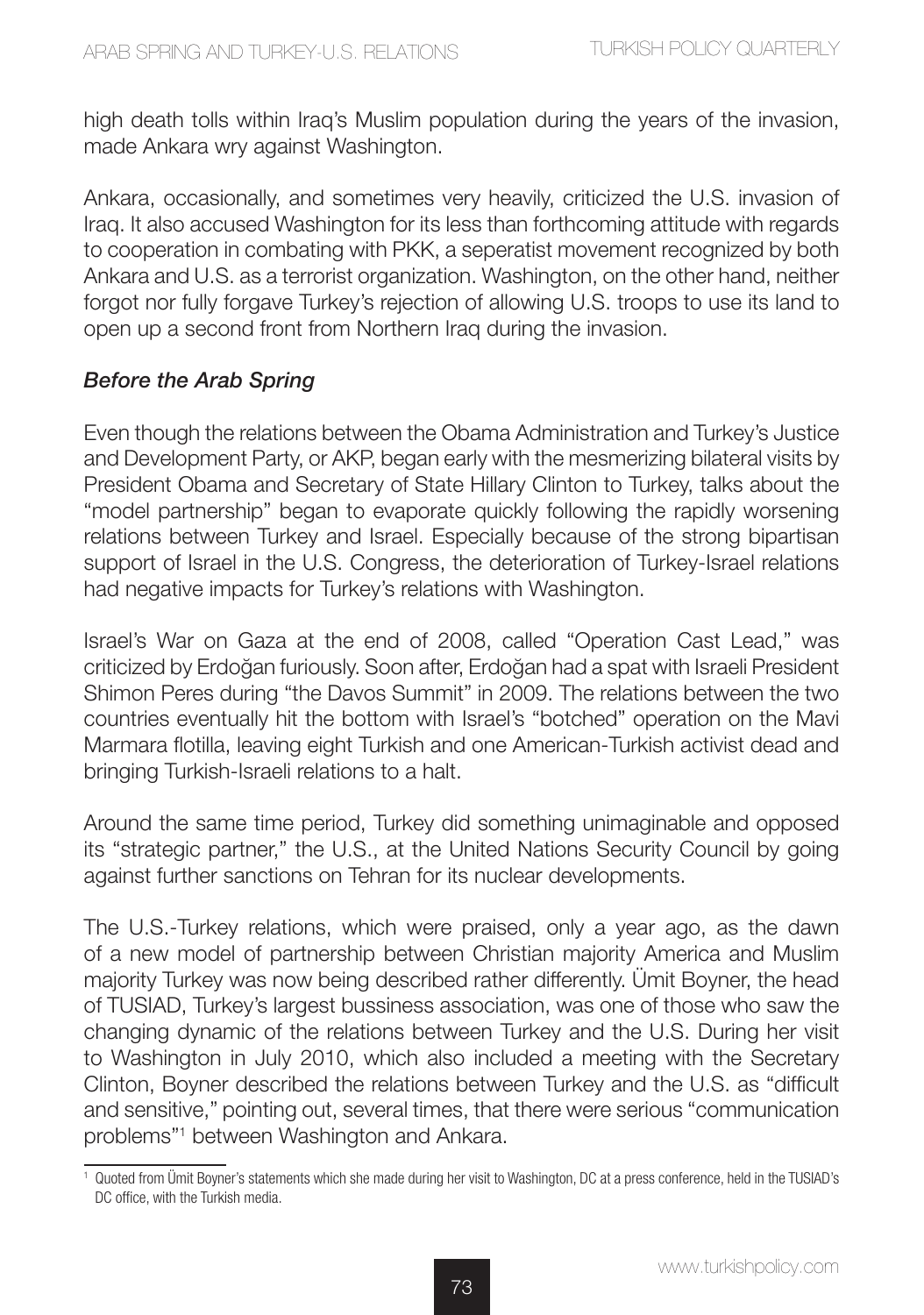The biggest scandal regarding this communication issue was witnessed when Turkish leaders went to Tehran and signed the now infamous Tehran Nuclear Deal: how Ankara and Washington could be so unsynchronized diplomatically, leading to such result is still a mystery today. One high level Turkish diplomat, during a visit to Washington, recently called it an "embarrassing moment" for Ankara, both because it damaged Turkey's image and ultimately proved to be a futile attempt, achieving nothing more than capturing the Turkish, Iranian, and Brazilian leaders in a photo showing their short-lived celebration. It took five permanent UNSC members only a few hours to pass even tougher sanctions against the Iranian regime and Secretary Clinton did not bother to hide her disdain towards the deal.

*''U.S.-Turkey relations appeared to be more in a semi-crisis state than a model partnership by the time 2011 arrived.''*

This marked the first time Turkey opposed the U.S. in the UNSC. Ankara frequently reiterated its goal to increase trade volume with Iran to up to 30 billion dollars a year within the next few years. This was considered by Stuart A. Levey, the first Under Secretary for Terrorism and Financial Intelligence within the U.S. Department of the Treasury as Turkey "trying to take opportunities that other countries are foregoing in deference to the international community." Levey,

who has been known as the architect of the economic sanctions against the Tehran regime since 2004, said, in an exclusive interview in 2010,<sup>2</sup> the following about Turkey's attitude during the UNSC discussions:

…there was, undeniably, a disappointment with Turkey's "no" vote, though we did succeed in getting a very powerful implementation program in the U.S., EU, Japan, and many other countries. It is this broad consensus that is important. To the extent that Turkey separates itself from this broad consensus, it undermines the overall efficacy.

By the end of 2010, as an aftermath of long discussions and following a visible hesitancy on Turkey's part before and during the Lisbon Summit in November 2010, Turkey agreed to the concept of a NATO missile shield, which would be built to protect all member nations' territories and people against ballistic missile threats coming mainly from the Middle East. Even though Turkey's consent was considered by other NATO members as significant, its objections left the West wondering about its eventual accession to the project.

<sup>2</sup> Quote from an interview the author had with Levey at the headquarters of the Council on Foreign Relations (CFR) – where Levey works – in Washingon, DC during the first week of August 2011.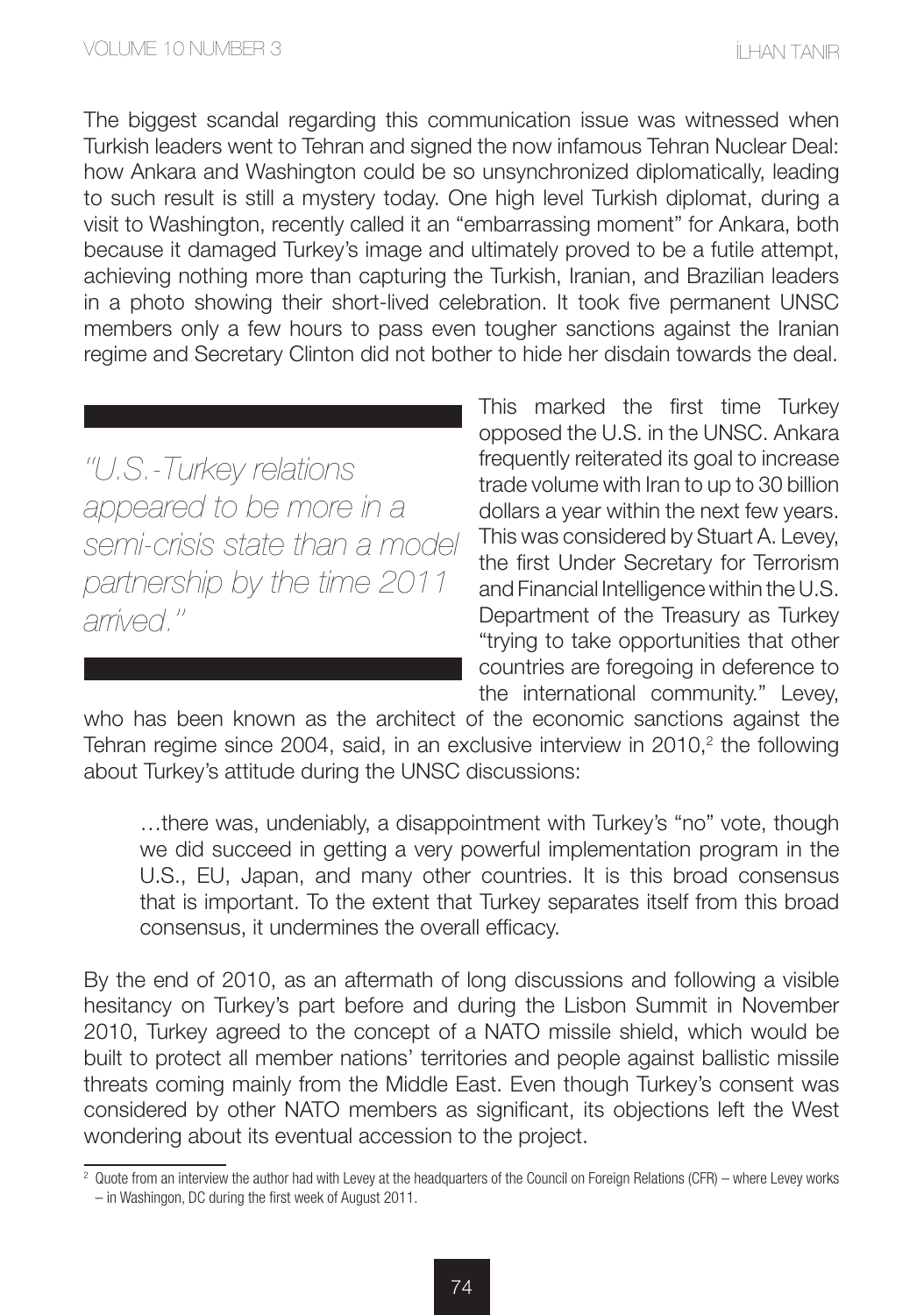U.S.-Turkey relations appeared to be more in a *semi-crisis state* than a model partnership by the time 2011 arrived. Turkey's AKP was accused of shifting Turkey's axis from the Western alliance to the Eastern one. At that stage, visits of high level Turkish officials to Washington were marred by endless questions about their "real" intentions with regard to their country's direction, placing Ankara squarely on the defensive mode rather than helping to enhance the two country's partnership.

#### *The Arab Spring Comes*

The new year, 2011, brought huge transition to the Arab world, kindled by a Tunisian street vendor Mohamed Bouazizi, who set himself on fire to express, as nakedly as possible, how he would rather die through one of the worst possible conditions than to live under the dictatorial rule that does not allow the average citizens to prosper. This spark quickly jumped to Egypt; then, transited to other states in the region. Ongoing transition in the greater Middle East can still be viewed, by and large, with a Black Swan analogy in mind – that predictions about the end scenarios are prone to be flawed.

From the very beginning of this grand transition, Washington and Ankara had a lot to discuss, from events that rapidly evolved in Tahrir Square to how the Qadhafi regime should be dealt with. The two had not always met on the same page, however, the recent fire in one of the most volatile regions of the contemporary world stage, which also happens to include some of the former states of the Ottoman Empire – succeeded by the Republic of Turkey only less than a hundred years ago – suddenly opened up a new communication channel between Washington and Ankara that did not exist before.

The fact that Obama called Erdoğan more than his British counterpart during the Arab Spring is an undeniable testament to this newly emerging communication policy. The "communication disorder" between Ankara and Washington, as Ms. Boyner described it six months prior to the events in the Middle East, at a time when the relations were in semi-crises mode, was now on its way to be sorted out through intensive diplomacy over the Arab Spring.

About a week after the protests against the government of Egypt started in Tahrir Square, the Turkish Prime Minister called on then Egyptian President Hosni Mubarak to step down. Later, Colonel Qaddafi's threats of wiping out the rebellion in Benghazi prompted the establishment of UNSC resolutions which made it legal for NATO forces to undertake the mission of protecting civilians against Qaddafi forces through the UN mandate.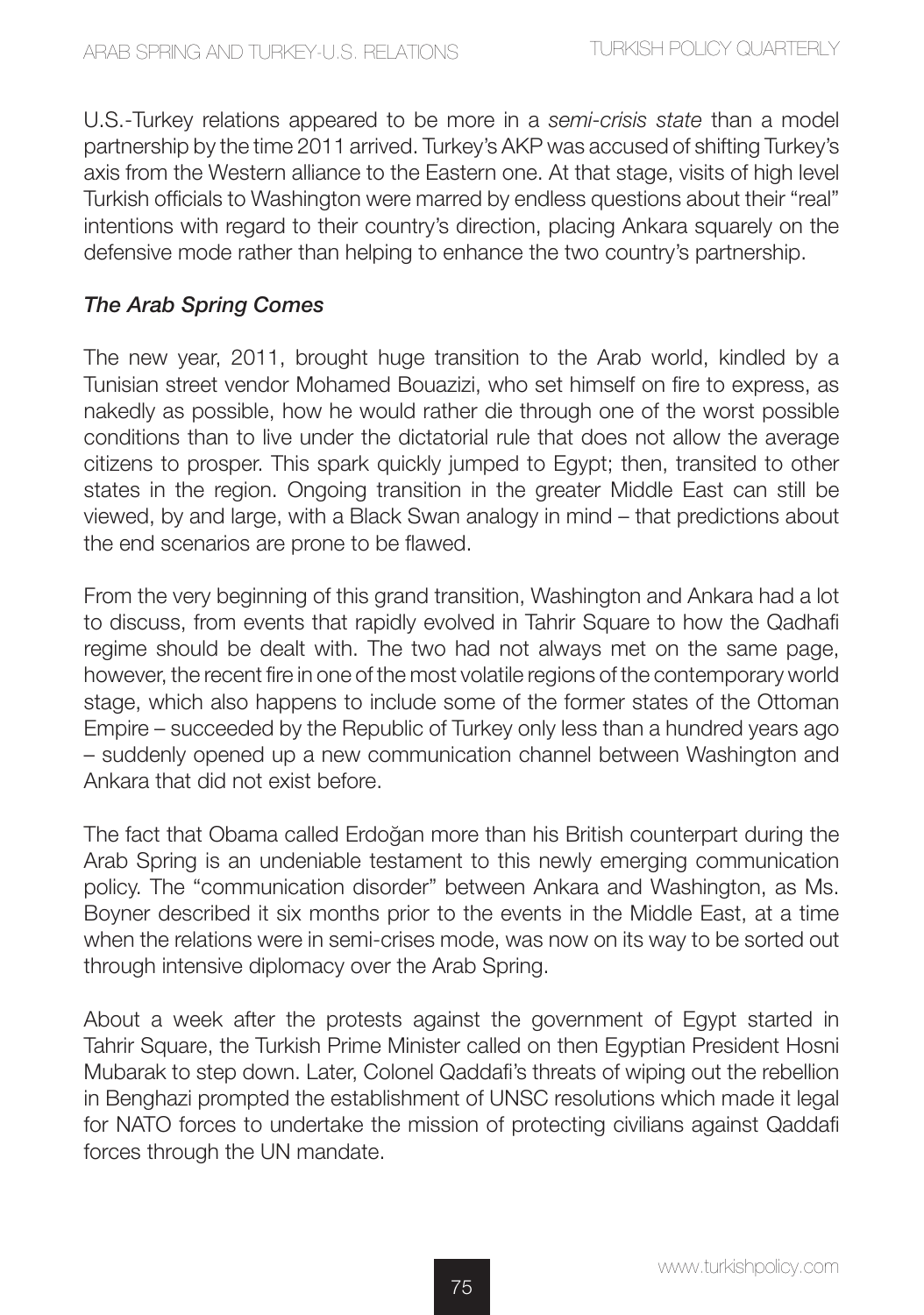Initial opposition of Ankara to NATO's intervention in the beginning of the Libyan rebellion caused a temporary divergence with Washington. Ankara argued that it had to get 25 thousand Turkish citizens out of Libya before taking a side against Qaddafi. For some others, it was the Turkish business interests that Ankara did not want to put under risk in Libya and AKP's mercantilist administration faced a heavy lobbying of the businessmen who had vast investments in Libya.

It appears now that the Turkish attitude towards Qaddafi was formulated through a mix of both of those factors and they eventually caused Turkey to hold back from endorsing rebel forces in Benghazi as quickly as some other Western states did.

In the first week of March, Ambassador Selim Yenel, Deputy Undersecretary for Public Diplomacy of Turkey, was visiting Washington right about the same time as Moammar Qaddafi's forces began their move to crush raising rebel forces. Yenel's message to Washington was:

The Libyan case is a little different because of our vested interests there. Our people are working there, our companies. That is why we are taking a cautious approach on how we address this matter... We have to look out for our interests there... saying certain things are good, but living in the real world, of course our approach and our policies have to gear toward this  $r$ ealism  $3$ 

Even though Turkey never partook in the aeriel bombing operations against the Qaddafi forces, it participated in the naval arms blockade on Libya and also carried out humanitarian aid missions. Turkey was also very slow in implementing "the asset freeze imposed" by UNSC 1970 resolution<sup>4</sup>, in articles 17, 19, 20 and 21, which urged for its application "to all funds, other financial assets, and economic resources" of the Qaddafi regime in member states.

As the NATO operations intensified and the Libyan National Transitional Council (NTC) proved to be a formidable alternative during the International Contact Group meetings, the Turkish administration began competing with the French and British to take on a bigger role supporting the NTC: Ankara gave cash as aid; Davutoğlu visited Libya right after Tripoli was captured by the NTC; and Erdoğan made an Arab Spring tour, visiting Egypt, Libya, and Tunisia.

AKP, by then, long abandoned the occidental rhetoric that had been previously used by Erdoğan and some other top Turkish foreign policy teams accusing

<sup>&</sup>lt;sup>3</sup> İlhan Tanır, "Washington, Ankara grow closer as wave of revolts continues," Hürriyet Daily News, 4 March 2011, http://www.hurriyetdailynews.com/n.php?n=washington-and-ankara-get-closer-as-wave-of-revolts-continues-2011-03-04.

<sup>4</sup> UNSC Resolution 1970, the United Nations, 26 February 2011, http://daccess-dds-ny.un.org/doc/UNDOC/GEN/N11/245/58/PDF/N1124558.pdf?OpenElement.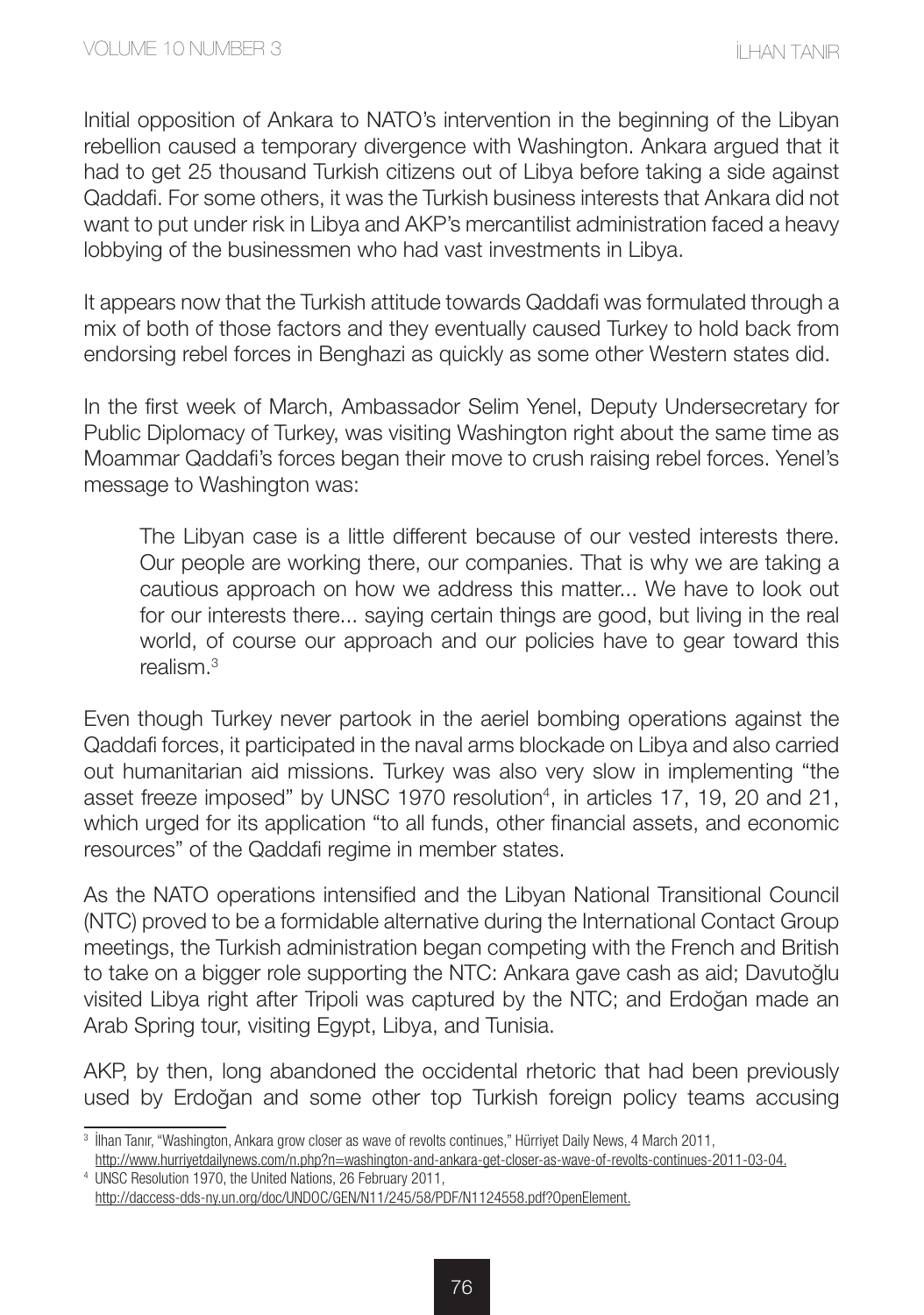the West, particularly the French and British, of exploiting Libya's rich natural resources. Although Ankara was able to come up with arguments to somewhat justify its relatively late comer status for the democratic cause of the Libyans, it never adequately explained what it had based the allegations of the imperial motives of the West on.

#### *Great Syrian Episode*

Ankara's sharp stance against Assad surprised many Turkey experts even though it came slowly and gradually. Some well-established Turkey watchers in Washington also appeared taken aback by Ankara's willingness to forego its decade long diplomatic and economic investment in Syria.

Indeed, Turkey's relations with Syria had been marked by a remarkable turn since 2005, when Damascus recognized Turkish sovereignty over

*''The Arab Spring not only helped the U.S. and Turkey to grow closer but also helped diplomats on both sides comprehend the local factors that affect each other's lives and interests.''* 

Hatay; and a few years later, a free-trade agreement and mutual abolition of visa requirements between the two resulted in Turkey's exports to Syria nearly doubling between 2005 and 2010, as well as, a huge surge in tourism. The number of Syrian visitors to Hatay increased by 80 percent after the visa agreement, according to the local chamber of trade and industry.<sup>5</sup>

These peaked relations quickly shattered as the protests intensified in many cities of Syria. Hikmet Çincin, the Chairman of the Chamber of Trade and Industry in Antakya, estimated that trade at Hatay's formal crossing points with Syria has fallen by 80 percent and informal trade of small goods in private cars, worth about 600 million dollars a year, has stopped altogether.<sup>6</sup> Trade volume between the two countries had gone up from 729 million dollars in 2000 to almost 2.3 billion dollars in 2010 according to Turkish Foreign Ministry records<sup>7</sup>, of which about 1 billion dollars was gained by Turkey. The series of steps taken by Turkey and Syria opened up cultural exchanges between them as well.

<sup>5</sup> Abigail Fielding and Funja Güler, "Trade flow between Turkey and Syria dried up," Financial Times, 3 August 2011, http://www.ft.com/cms/s/0/c12824ce-bb62-11e0-a7c8-00144feabdc0.html#axzz1eADgxUdd.

 $6$  Ibid.

<sup>7</sup> "Turkey-Syria Economic and Trade Relations," Ministry of Foreign Affairs of the Republic of Turkey, 2011, http://www.mfa.gov.tr/turkey\_s-commercial-and-economic-relations-with-syria.en.mfa.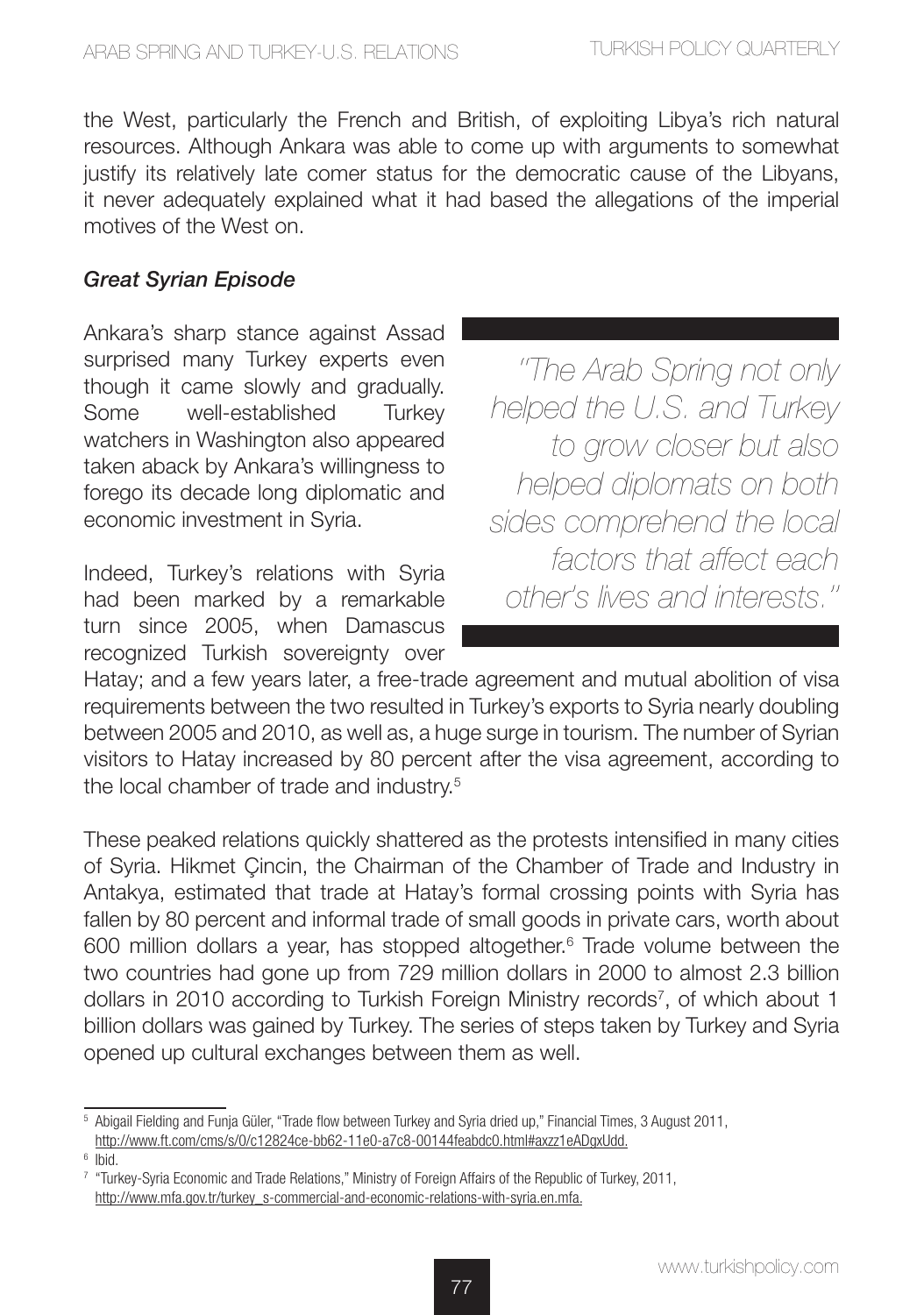It is argued often whether Ankara should have held back from investing too much in dictators like Bashar al-Assad, and should have limited itself in doing business with them. Ankara chose to invest and open new markets for its backbone constituency, the rising class of the Anatolian businessmen, which heavily support AKP government and expect open access to such markets.

Ankara played hardball in the region to take a bigger piece of the pie in Iran, Syria, Libya, and others through a very realist regional policy. In fact, during a conference in Washington in the fall of 2010, right before the Arab Spring started, İbrahim Kalın, top foreign adviser to Erdoğan, was very much unwilling to talk about Turkey's moral role in discussions and considered the question in terms of "democracy promotion," a bad reminder of Bush's Middle East foreign policy.

To set the record straight, it was not only Ankara who was pursuing a "stability first" attitude in the region. In 2009, the newly elected President Barack Obama, all of a sudden, had found his administration in a situation having to deal with Iran's postelection unrest just when Obama's realist foreign policy was distancing itself from the Bush's "maligned" idealist Middle Eastern policy. To make up for the damage remaining from the Bush years, Obama sought to repair his country's somewhat strained relations with Egypt's Hosni Mubarak and started a rapproachement with Bashar al-Assad, while, at the same time, downplaying the protests in Iran.

Turkey's reproachment with Syria had hit some flacks from the U.S. Congress, especially between 2005 and 2007. However, when the Obama administration took over and also sought normalization with Syria itself, consequently sending a U.S. ambassador to Damascus by a presidential appointment, the pressure on Ankara about its dealing with Damascus evaporated. Many thought, and loudly hoped, that Turkey's relations with Syria would help it open up to the Western world and save it from Iran's orbit.

These hopes did not last long. The Arab Spring reached Turkey's backyard, Syria, a country that can be considered the most significant leeway for Ankara to increase its influence in the greater Middle East. Ankara, at first, tried hard to convince Assad to take the path of reform with no avail. It became clear following Davutoğlu's six and a half hour meeting with president Bashar al-Assad in early August (2011) that Assad was not going to listen to Turkish advice.

As the Syrian forces resumed attacks on their people, the Ankara administration began to conduct long discussions which led it to reverse its policy against Assad, as one senior official mentioned in November: "Turkey could have just taken a 'realist' approach to protect its economic interests," said the official while explaining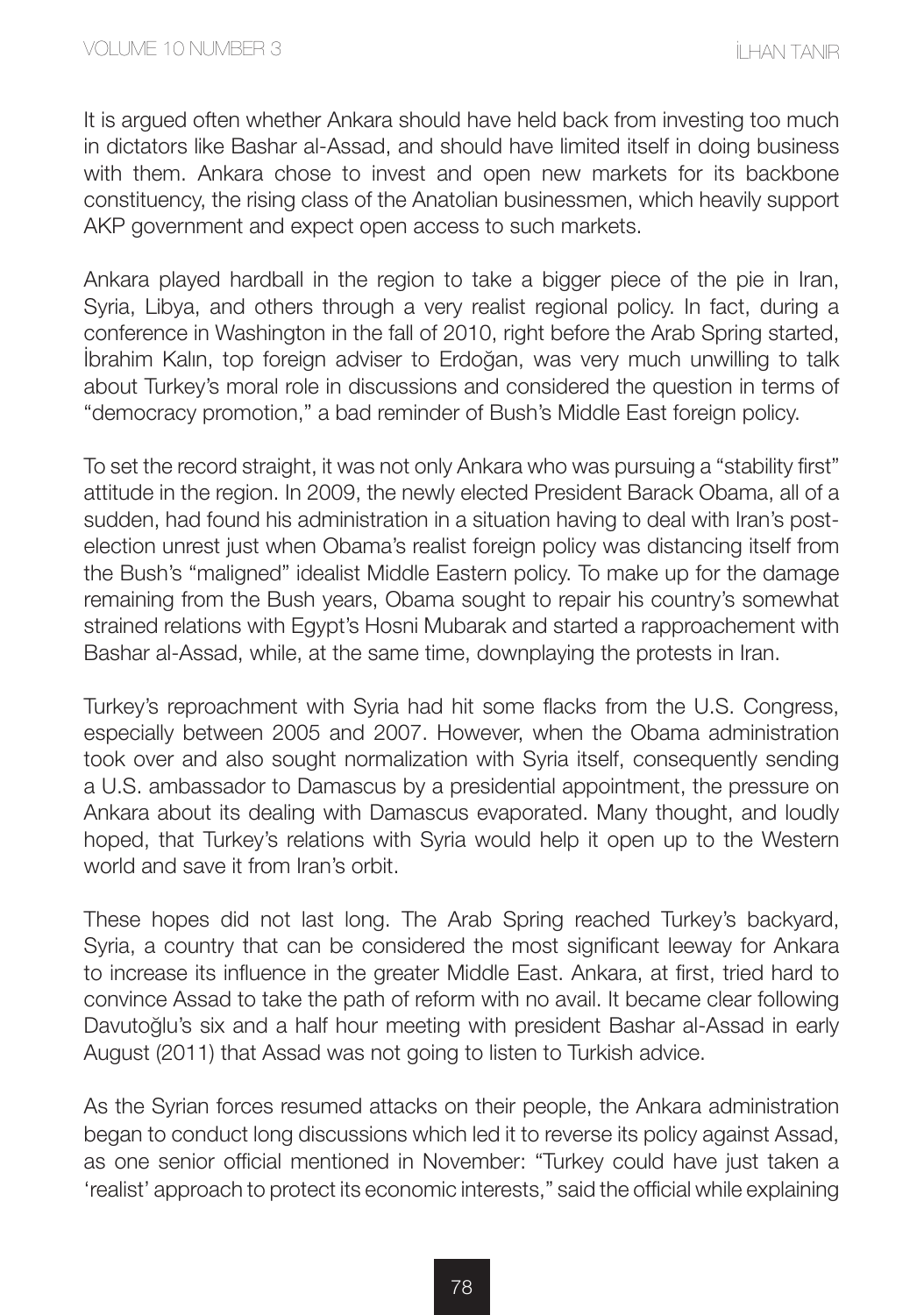how Ankara's Syrian policy evolved over the past summer (2011).<sup>8</sup> Though Turkey quickly brushed aside this alternative after calculating that giving such room to Assad would eventually lead to even bigger numbers of human rights abuses, tortures, and killings in Syria. And, such an option would potentially have caused hundreds of thousands of people to seek refuge in Turkey, and, consequently, necessitate Turkey to intervene.

According to the same Turkish official, Ankara now considers the developments with regards to the *Arab Transition* ultimately a sign of an unstoppable force of democracy. Ankara made a strategic decision to actively support human rights causes but, at the same time, to maximize its economic interests. Ankara aims to meet with these two objectives at an optimal point. In other words, Ankara is to blend realism with an idealistic tone, as the demand for universal values appear to be on the rise.

### *U.S.-Turkey: Eye to Eye?*

Turkey's aspirations for being a regional leader and playing a global role require enriching of its relations with the U.S., a country that is still the only global power with entrenched interests in the Middle East, on strategic and economic levels. Mostly due to its failure in the Middle East process, Washington's approval ratings among Arabs nosedived, giving back all points it had gained through the Obama presidency's initial uptick. Therefore, partnership with Turkey, whose Prime Minister Erdoğan cashes in a strong popularity in the Arab Streets (mainly attributed to his outspoken language against Israel), appears to be an opportunity too great for Washington to pass by.

The Arab Spring not only helped the U.S. and Turkey to grow closer but also helped diplomats on both sides comprehend the local factors that affect each other's lives and interests. For instance, while a year ago Turkey's Iran policy was chastised, especially in the background talks in Washington, by U.S. officials, after the Arab Spring began, U.S. officials slowly began mentioning some of the Turkish points, such as Turkey's historic ties with Iran or its proximity.<sup>9</sup>

If, indeed, Assad follows the path of other disgraced dictators, as widely expected, Turkey's strategic position in terms of shaping the post-Assad Syria will be even more significant. Turkey also looks to increase its influence in Iraq after the withdrawal of the U.S. troops in order to be able to encounter Iran's potential

<sup>&</sup>lt;sup>8</sup> Quote from a conversation the author had with a Senior Turkish official.

<sup>9</sup> The author makes the following statement about the subject: "I personally have encountered U.S. officials lecturing me on such points, as if a Turkish reporter would not already know it."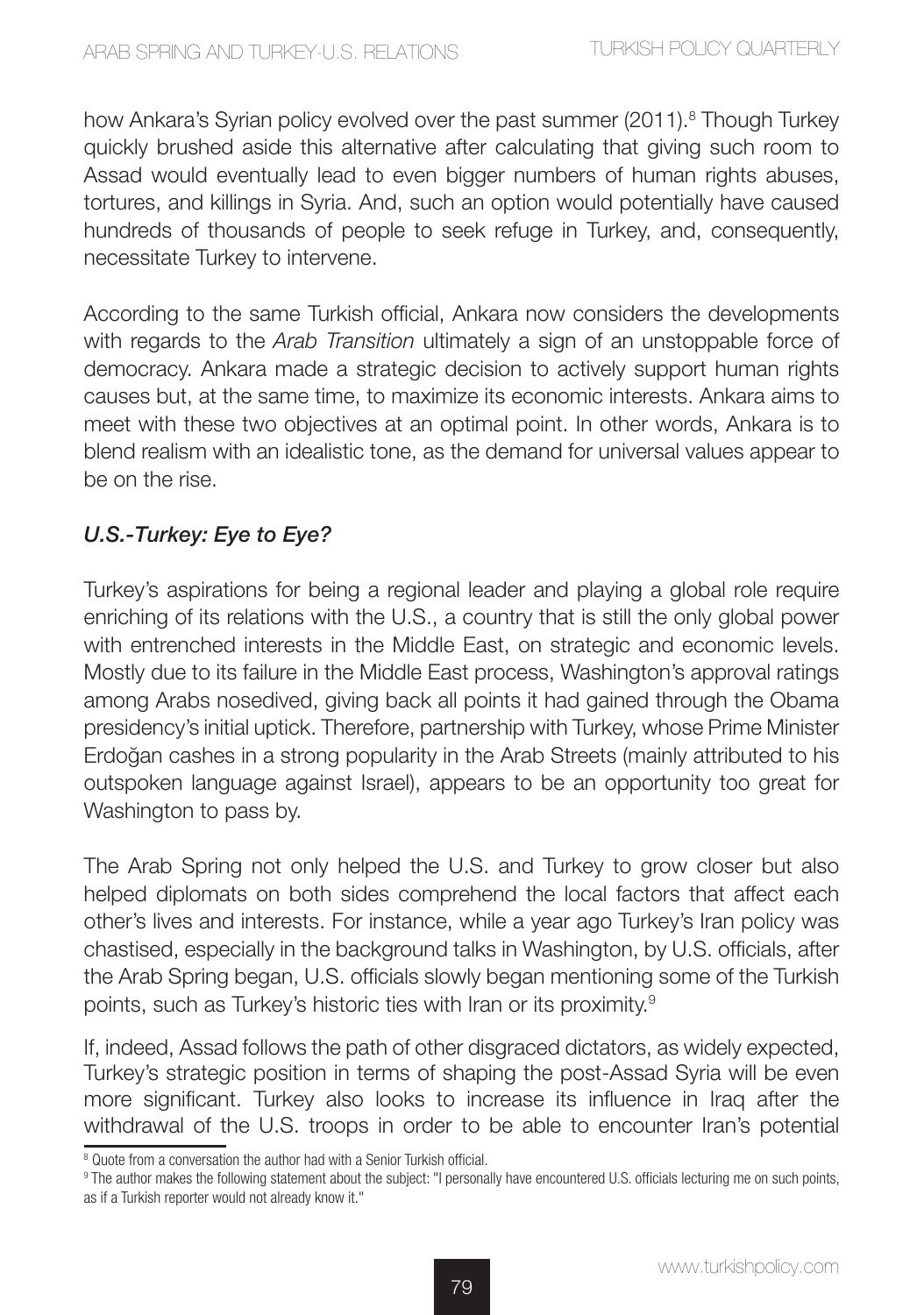influence. According to Richard Armitage10, Former U.S. Deputy Secretary of State, the game between Turkey and Iran is already finished and the Turkish model is the winner. Gregory Meeks, a ranking Democratic member of the U.S. House of Representatives Subcommittee on Europe and Eurasia has put it as this: "Iraq now has to open up itself to the West, increase its trade to stand on its own feet. There is only the Turkish model for Iraq, the Iran model means isolation."<sup>11</sup>

#### *The Turkish Dilemma*: *Is Having Better Relations with Washington Helping Turkey's Own Democracy Struggle?*

Turkey, following a series of political and economic reforms, in many ways, has transitioned into a less restrictive society. As it tried, for a couple of years, to normalize its relations with Armenia, it also has become more courageous and open minded in terms of debating the tragic events of 1915. Meanwhile, the Turkish state has also stepped up to be much friendlier with its Kurdish citizens; Erdoğan began acknowledging the Kurdish problem more openly.

Nevertheless, there are significant signs that Turkey is still a "mixed bag" in terms of progress in many of the freedom issues. Turkey's ranking with regard to freedom of press has been consistently dropping during the AKP rule over the last ten years. Rising numbers of jailed journalists and academicians mainly based on the Anti-Terror Law of Turkey, in addition to hundreds of other suspects under the Ergenekon investigations, a police investigation into a neo-nationalist gang alleged to be the extension of a clandestine network of groups with members in the Turkish armed forces, have been going on for years without any result. Many experts argue, long jail periods without sufficient proofs is a huge obstacle for justice. In April, the International Press Institute released a report indicating that Turkey has more journalists in prison than any other country in the world, including China and Iran.12 And, this climate, without a question, leads to an atmosphere in which a significant portion of the society is afraid to speak against, criticize, or oppose the ruling party. The European Union bodies have asked Turkey to take steps to solve these problems. Though since Turkey's EU accession process is in a state of complete halt, one wonders how much leverage, compared to past years, the EU currently has on Ankara.

Washington, on the other hand, recently, appears less willing to criticize the AKP government for these shortcomings since its relations with Ankara have flourished. This current "honeymoon" of relations between Turkey and the U.S., in many ways,

<sup>10</sup> Statements Amritage made during an Page: 8

interview the author had with him at his office at the Armitage International, in Virginia, U.S. on October 2011.

<sup>11</sup> Statement Meeks made, at his office in the U.S. Congress, during a conversation with the author on October of 2011.

<sup>12</sup> Steven M. Ellis, "OSCE Report Finds Turkey is Holding 57 Journalists in Prison," *International Press Institute,* April 2011, http://www.freemedia.at/index.php?id=926.